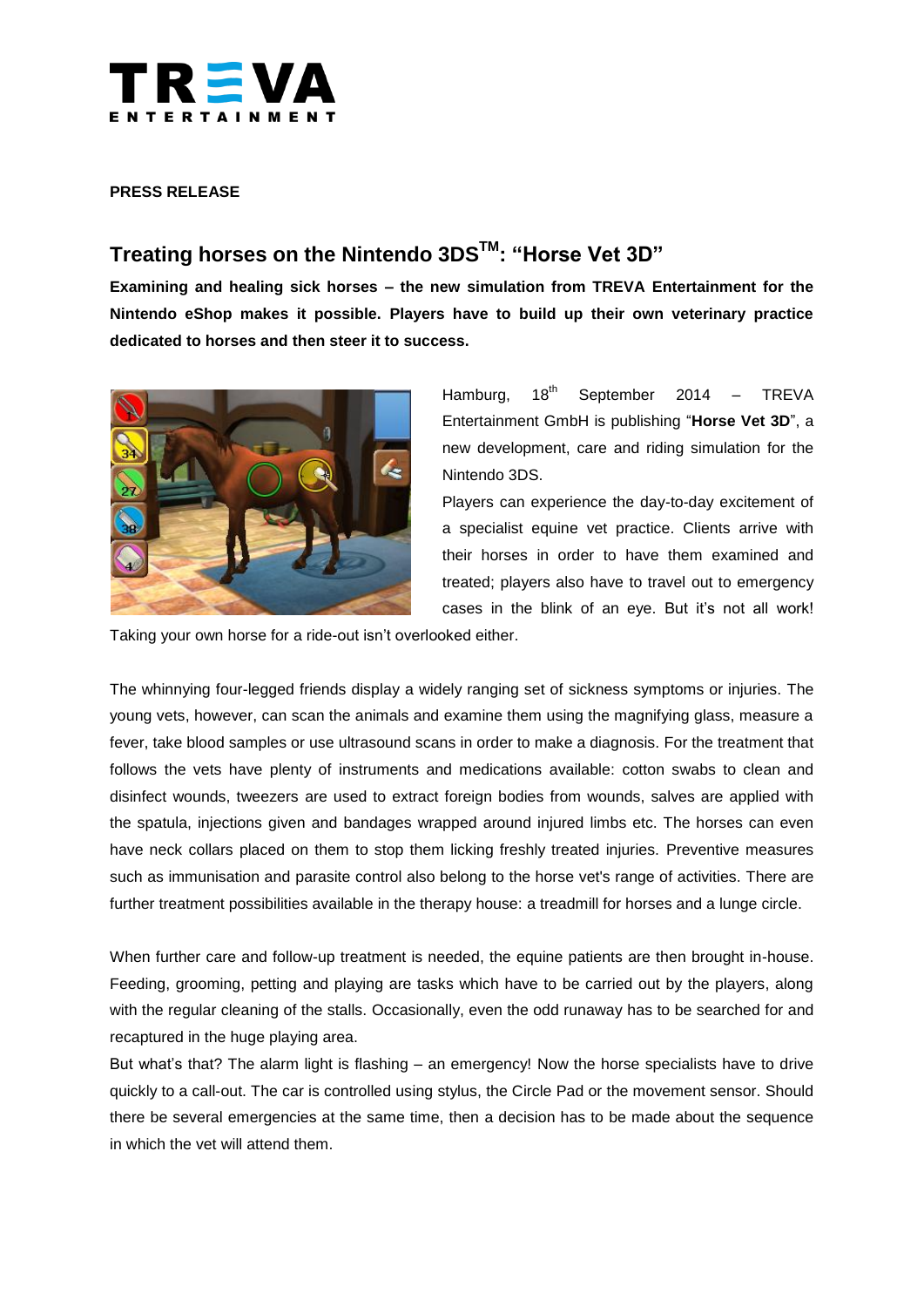

The realistic tilt and movement controls of the Nintendo 3DS also make sure that a ride out on the own horse is always big fun. And for a wild ride over hill and dale, there are several ride-out trails available – and passing horse exams unlocks additional ride-out routes.

The young horse vets have the use of a PDA, a pocket computer, to help them organise their daily routine. This device will tell them about current appointments, diagnoses and their stock levels of animal feed and medications. If their supplies have been used up, they can travel to the nearby town and visit its stores to stock up again. The town is also home to a bank, a training academy and an advertising agency. Visits to these are necessary in order to further expand the practice and to turn it into a real gem. Besides, players can breed cute foals and try their hand at horse trading.

"**Horse Vet 3D**" offers even more Nintendo 3DS features: the junior vets can take a real 3D photo of themselves and use it in the game. Collected Play Coins can be exchanged for game currency.

#### **Key Features**

- Fantastic 3D graphics guarantee exciting playing enjoyment in the role of a horse specialist.
- Players make diagnoses and treat different breeds of horses
- Interactive mini-games such as lunge line training, feeding, petting, playing and more
- Terrific ride-outs with the own horse on numerous riding trails through beautiful landscapes
- Exciting fieldwork attending emergencies
- Realistic gyroscopic control for avatar, mini-games and riding
- Extensive grounds surrounding the practice with house (treatment room, office, living area) stalls for equine patients and own horse, breeding stable and therapy house
- Breeding foals and trading horses
- Capturing runaways in the huge game landscape
- Attractive town with forage merchant, chemist, bank, store, agency, academy
- Comprehensive business component to expand the practice
- 3D Photo feature: players can take a 3D photo of themselves and use it in the game  $\bullet$
- Collected Play Coins can be exchanged for in-game currency

"**Horse Vet 3D**" is available right now for the Nintendo 3DS at \$ 19.99 in the Nintendo eShop.

### **Horse Vet 3D**

| Platform:<br>Genre:<br>Target Group:<br>Price:<br>Release:<br>Age Rating:<br>Publisher:<br>Developer: | Nintendo eShop for Nintendo 3DS™<br>3D Care, Riding and Management Simulation<br>Girls $7+$<br>\$19.99<br>18th September 2014<br>E (Everyone)<br><b>TREVA Entertainment GmbH</b><br>Independent Arts Software |
|-------------------------------------------------------------------------------------------------------|---------------------------------------------------------------------------------------------------------------------------------------------------------------------------------------------------------------|
| Languages:                                                                                            | EN, DE, FR, IT, NL                                                                                                                                                                                            |
|                                                                                                       |                                                                                                                                                                                                               |